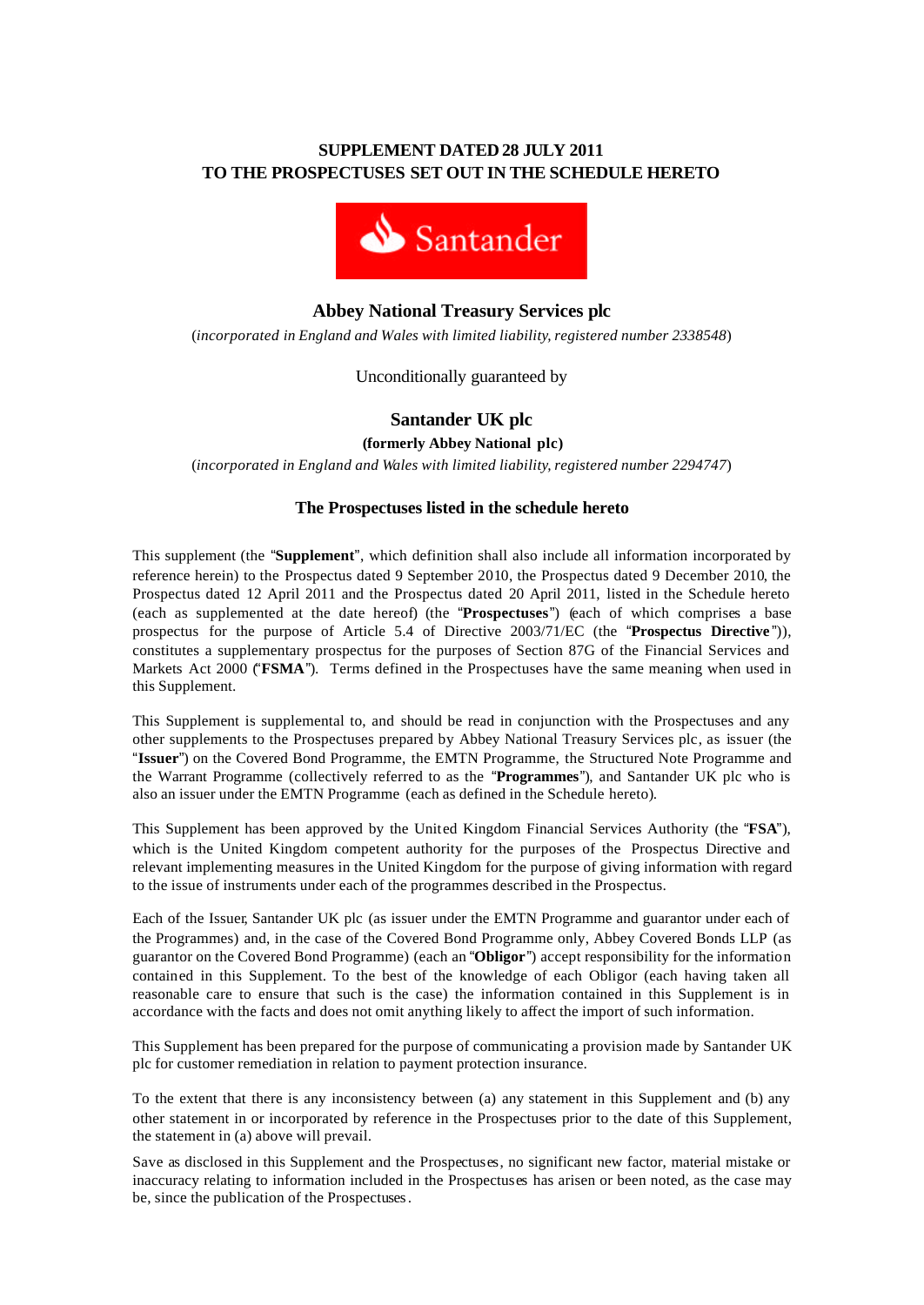Investors should be aware of their rights under Section 87Q(4) of the FSMA.

#### **RECENT DEVELOPMENTS**

In line with other UK banks, Santander UK plc has made a provision of £538 million (post-tax) for payment protection insurance remediation, reported as a non-trading item for the six months ended 30 June 2011.

## **GENERAL**

This Supplement will be published on the website of the London Stock Exchange.

The date of this Supplement is 28 July 2011.